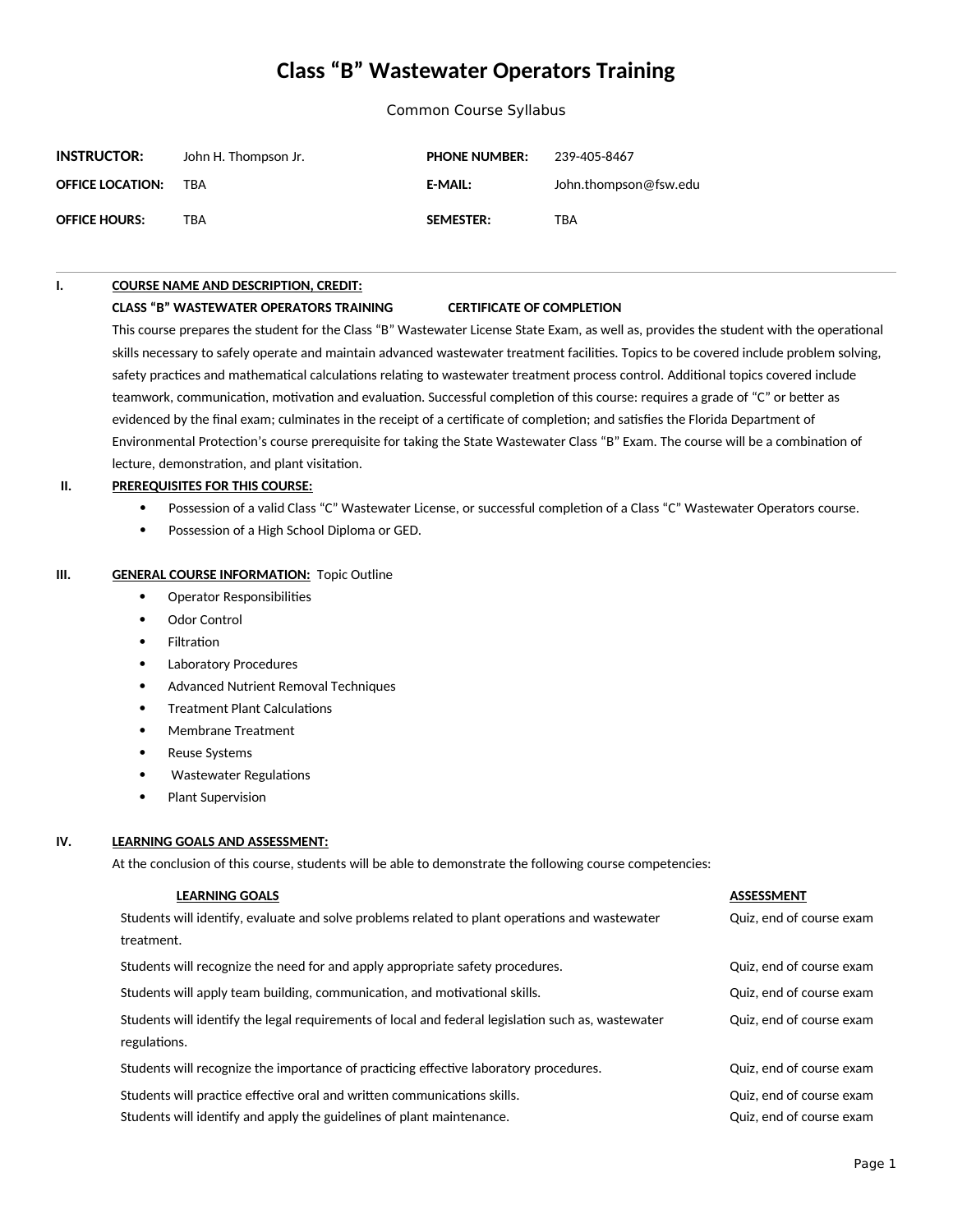# **V. STUDENT REQUIREMENTS:**

- Students are required to attend all classes, and any scheduled plant visitations.
- The Minimum attendance is 106 class hours, any less will result in an incomplete and no certificate will be issued.
- The student is responsible for knowing all materials covered during any absence.
- The student is required to complete all assigned reading and writing assignments.
- During this course, there will be four quizzes, one pre-final, and one final exam.
- Exams will be given at assigned class start times.
- The time limit for chapter quizzes will vary.
- The time limit for the final exam is 3 hours.
- Each student must have a functioning computer equipped with a working Video camera and microphone and or headset.

## **VII. GRADING POLICY:**

- Each student's final course average will be weighted as follows: Quizzes 10 %; Final Exam 90%
- A minimum grade of 70 on the final is required to pass the class and receive a certificate of completion.
- Scoring Range: A: 90 – 100 B: 80 – 89 C: 70 -79 D: 60 – 69 F: Below 60

# **VIII. REQUIRED COURSE MATERIALS:**

"Advanced Waste Treatment (A Field Study Training Program)"; Fifth Edition. Office of Water Programs, College of Engineering and Computer Science, California State University, Sacramento "Utility Management (A Field Study Program)"; Office of Water Programs, College of Engineering and Computer Science, California State University, Sacramento

## **VIV. ADDITIONAL RESOURCES:**

"Operation of Wastewater Treatment Plants (A Field Study Training Program)"; Volume 1, Seventh Edition. Office of Programs, College of Engineering and Computer Science, California State University, Sacramento

"Operation of Wastewater Treatment Plants (A Field Study Training Program)"; Volume 2, Seventh Edition. Office of Water Programs, College of Engineering and Computer Science, California State University, Sacramento

"Operation and Maintenance of Wastewater Collection Systems (A Field Study Training Program)"; Volume 1, Office of Water Programs, College of Engineering and Computer Science, California State University, Sacramento

"Operation and Maintenance of Wastewater Collection Systems (A Field Study Training Program)"; Volume 2, Office of Water Programs, College of Engineering and Computer Science, California State University, Sacramento.

The Florida Department of Environmental Protection Web site for Rules and Regulations. Florida DEP Water Resource [Management Rules by Program](./Florida%20DEP%20Water%20Resource%20Management%20Rules%20by%20Program) *<http://www.dep.state.fl.us/water/rulesprog.htm#ww>*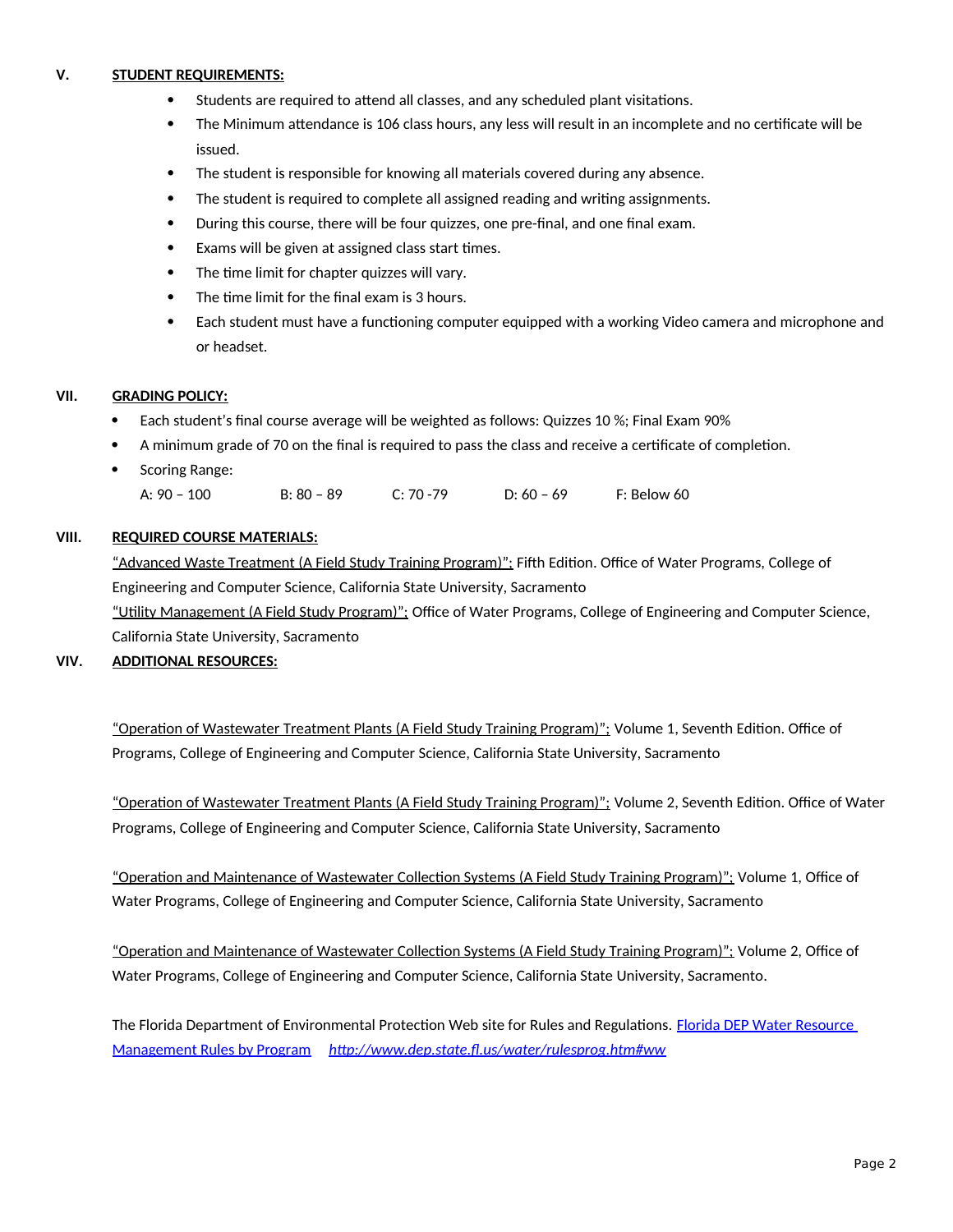| <b>Class Day</b> | <b>Topic</b>                                   | <b>Required Reading</b>                |
|------------------|------------------------------------------------|----------------------------------------|
| Day 1            | Odor Control                                   | Chapter 1 AWT                          |
| Day 2            | Activated Sludge (Pure Oxygen                  | Chapter 2 AWT                          |
|                  | Plants and Operational Control                 |                                        |
|                  | Devices)                                       |                                        |
| Day 3            | Residuals Solids Management                    | Chapter 3 AWT                          |
| Day 4            | Quiz $/$                                       | Chapters 1-3 AWT /                     |
|                  | Solids Removal from Secondary                  | Chapter 4 AWT                          |
|                  | Effluents                                      |                                        |
| Day 5            | Phosphorus Removal                             | Chapter 5 AWT                          |
| Day 6            | Phosphorus Removal / Nitrogen                  | Chapter 5 AWT /                        |
|                  | Removal                                        | Chapter 6 AWT                          |
| Day 7            | Nitrogen Removal                               | Chapter 6 AWT                          |
| Day 8            | Quiz / Enhanced Biological                     | Chapters 4-6 AWT /                     |
|                  | (Nutrient) Control                             | Chapter 7 AWT                          |
| Day 9            | Enhanced Biological (Nutrient)                 | Chapter 7 AWT                          |
|                  | Control<br>Wastewater Reclamation and          |                                        |
| Day 10           | Reuse                                          | Chapter 8 AWT                          |
| Day 11           | Wastewater Reclamation and                     | Chapter 8 AWT                          |
|                  | Reuse                                          |                                        |
| Day 12           | <b>Instrumentation and Control</b>             | Chapter 9 AWT                          |
|                  | Systems                                        |                                        |
| Day 13           | <b>Instrumentation and Control</b>             | Chapter 9 AWT                          |
|                  | Systems                                        |                                        |
| Day 14           | Quiz                                           | Chapters 7-9 AWT                       |
| Day 15           | <b>Activated Sludge Plants</b>                 | Chapter 11 Vol. 2                      |
| Day 16           | <b>Activated Sludge Plants</b>                 | Chapter 11 Vol. 2                      |
| Day 17           | <b>Sludge Digestion and Solids</b>             | Chapter 12 Vol. 2                      |
|                  | Handling                                       |                                        |
| Day 18           | <b>Sludge Digestion and Solids</b><br>Handling | Chapter 12 Vol. 2                      |
| Day 19           | Effluent Discharge, Reclaimed                  | Chapter 13 Vol. 2                      |
|                  | and Reuse                                      |                                        |
| Day 20           | Effluent Discharge, Reclaimed                  | Chapter 13 Vol. 2                      |
|                  | and Reuse                                      |                                        |
| Day 21           | <b>Equipment Maintenance</b>                   | Chapter 15 Vol. 2                      |
| Day 22           | <b>Equipment Maintenance</b>                   | Chapter 15 Vol. 2                      |
| Day 23           | Quiz                                           | Chapters 11-13, 15 Vol. 2              |
| Day 24           | <b>Plant Supervision</b>                       | Utility Management, Chapters 1-        |
|                  |                                                | 4                                      |
| Day 25           | <b>Plant Supervision</b>                       | <b>Utility Management, Chapters 5-</b> |
|                  |                                                | 9                                      |